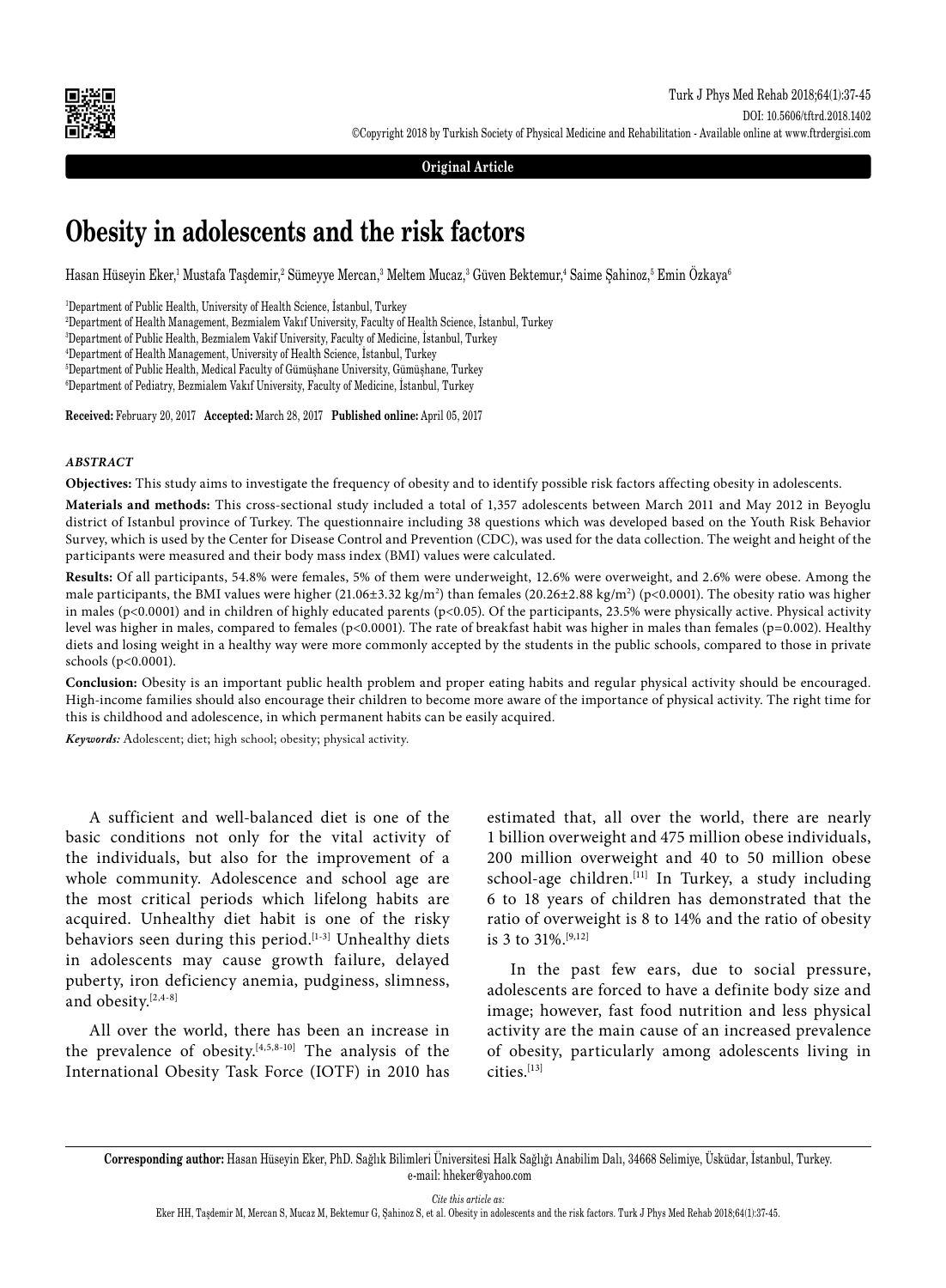Due to decreased physical activity, obesity is now an important health issue among adolescents. Both inadequate physical activity and sedentary lifestyle are the major factors affecting obesity both in childhood and adolescence.[14]

According to the Dietary Guidelines prepared for Turkey by the World Health Organization (WHO), one of the most important facts on the increased obesity is the widespread sedentary lifestyle and, therefore, regular physical activity is the basic component of a healthy lifestyle.[12]

In the present study, we aimed to investigate the frequency of obesity among the 9<sup>th</sup> Grade high school students and to identify possible risk factors affecting obesity.

### **MATERIALS AND METHODS**

A written informed consent was obtained from each participant. The study protocol was approved by the Committee of Istanbul Provincial Directorate for National Education. The study was conducted in accordance with the principles of the Declaration of Helsinki.

This cross-sectional study included 9<sup>th</sup> Grade high school students between March 2011 and May 2012 in Beyoglu district of Istanbul province of Turkey. There were a total of 3,150 students. Type 1 error was set as 0.05, and acceptable error ratio was set as 5% with 95% confidence interval. Considering 10.2% drop outs, the sample size was calculated as 378 students. However, we attempted to reduce the sample error as much as possible by keeping the sample size as large as possible. As a result, approximately half of the universe was selected as a sample. A total of 1,575 students were sampled randomly among all 9<sup>th</sup> Grade high school students according to the random number table and the field research was completed with a total of 1,534 students who were volunteers for the study.

In this cross-sectional study, the data were collected via a questionnaire using the face-to-face interview technique. The questionnaire including 38 questions which was developed based on the Youth Risk Behavior Survey (YRBSQ), which is used by the Center for Disease Control and Prevention (CDC), was used for the data collection.<sup>[15]</sup> The YRBSQ is a student health survey conducted biennially in the United States since 1990. Specifically, the survey was developed to monitor the prevalence of health risk behaviors among high school students (Grades 9 to 12) to identify main causes of morbidity and mortality among youth and adults. The reliability of the YRBSQ was conducted by Brener et al.,<sup>[16]</sup> and it was adopted into Turkish by Kurdak et al.[17]

In the present study, the questionnaire had three sections: the first section including sociodemographic and anthropometric characteristics of the participants (10 questions), the second section including dietary habits and fast food consumption rates (20 questions), and the third section including physical activities (8 questions) (see Appendix).

The BMI= Weight  $(kg)/\text{Height}(m^2)$  formula was used. For the BMI classification, the 2007 WHO standards were used as reference values.[18] The students were grouped into four categories according to their BMI values as underweight between -3 standard deviation (SD) and -2 SD, normal between -2 SD and +1 SD, overweight between +1 SD and +2 SD, and obese over + 2 SD. The students were, then, divided into three groups according to the physical activity levels, kind of activity, activity frequency, and the daily activity duration as inactive, moderately active, and active. Inactive students were those who did not exercise within the past week of the survey. Moderately active students were those who biked, walked, played table tennis, or played folk dance for at least 30 min five times a week without sweating

**Table 1.** Sociodemographic characteristics of students

|                                       | n    | $\frac{0}{0}$ |
|---------------------------------------|------|---------------|
| Sex                                   |      |               |
| Male                                  | 693  | 45.2          |
| Female                                | 841  | 54.8          |
| School                                |      |               |
| Anatolian high school                 | 387  | 25.2          |
| Collage                               | 240  | 15.6          |
| Labor school                          | 494  | 32.3          |
| Minority group high school            | 413  | 26.9          |
| Level of income                       |      |               |
| Low                                   | 161  | 10.9          |
| Mid                                   | 1141 | 77.0          |
| High                                  | 179  | 12.1          |
| Any disease                           |      |               |
| N <sub>0</sub>                        | 1339 | 89.0          |
| Yes                                   | 166  | 11.0          |
| BMI (according to WHO classification) |      |               |
| Underweight                           | 68   | 5.0           |
| Normal                                | 1083 | 79.8          |
| Over weight                           | 171  | 12.6          |
| Obese                                 | 35   | 2.6           |
| Paternal educational status           |      |               |
| Primary education                     | 873  | 57.8          |
| High school and more                  | 637  | 42.2          |
| Maternal educational status           |      |               |
| Primary education                     | 989  | 66.1          |
| High school and more                  | 508  | 33.9          |

BMI: Body mass index; WHO: World Health Organization.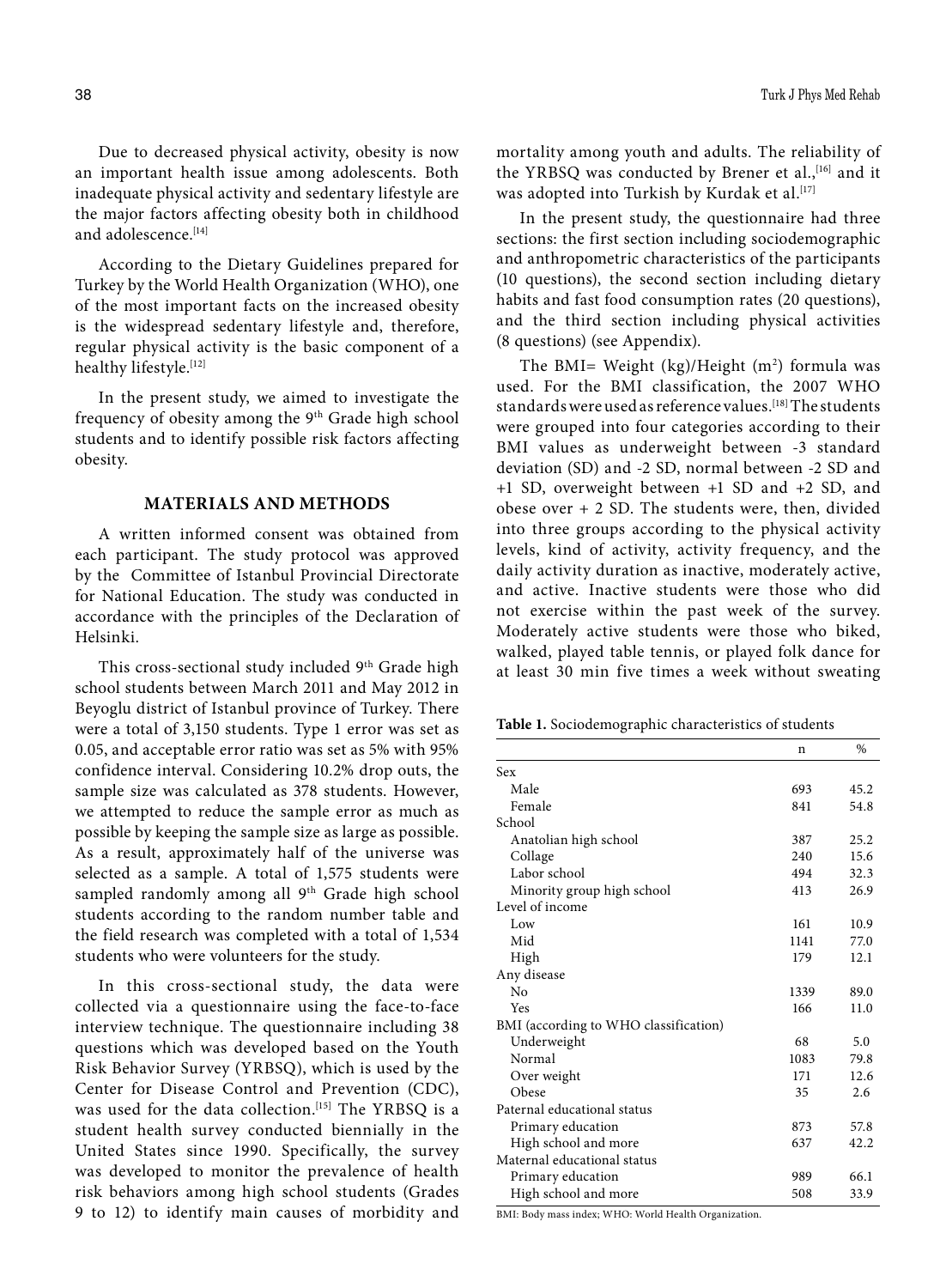and panting. Active students were those who played football, run, or played volleyball or basketball during at least 20 to 60 min at least three times a week with panting and sweating.<sup>[19]</sup> All variables were compared according to sex, physical activity level, and the type of the school attended.

#### **Statistical analysis**

Statistical analysis was performed using IBM SPSS for Windows version 20.0 software (IBM Corp., Armonk, NY, USA). Descriptive data were expressed in mean and SD, and percentage for continuous variables. The Pearson's chi-square test  $(\chi^2)$  and Fisher's exact test were used to analyze significant differences of categorical variables among the groups. A *p* value of <0.05 was considered statistically significant.

#### **RESULTS**

Of 1,357 adolescents, 54.8% were females and 45.2% were males with a mean age of 15.49±3.75 (range 15 to 17) years.

A total of 5% of the students were underweight, 79.8% were normal, 12.6% were overweight, and 2.6% were obese. The sociodemographic characteristics of the students are shown in Table 1. The ratio of obesity among the students of highly educated parents (high school and higher) was higher compared to those of poorly educated parents  $(p<0.05)$ .

The mean BMI was higher in males than females (p<0.0001). The ratio of being overweight or obese was higher in males than females  $(p<0.001)$ . The ratio of females who preferred low-calorie, fat-free foods or eating less to lose weight was higher than those of the males (p<0.001). The ratio of females who went hungry for 24 hours or more to lose weight or maintain their weight was higher than those of the males ( $p<0.05$ ). Male participants had a more regular eating breakfast habit than female participants (p<0.05) (Table 2).

The ratio of the students who exercised to lose weight was higher in the group attending to public

|                                               | Male        |      | Female      |      |                |  |
|-----------------------------------------------|-------------|------|-------------|------|----------------|--|
|                                               | $\mathbf n$ | $\%$ | $\mathbf n$ | $\%$ | $\mathfrak{p}$ |  |
| Weight status                                 |             |      |             |      | $< 0.0001*$    |  |
| Underweight                                   | 29          | 4.6  | 39          | 5.4  |                |  |
| Normal                                        | 478         | 75.9 | 605         | 83.2 |                |  |
| Overweight                                    | 102         | 16.2 | 69          | 9.5  |                |  |
| Obese                                         | 21          | 3.3  | 14          | 1.9  |                |  |
| Having breakfast status                       |             |      |             |      | $0.002**$      |  |
| Never, sometimes                              | 241         | 34.9 | 359         | 42.7 |                |  |
| Usually, everyday                             | 449         | 65.1 | 481         | 57.3 |                |  |
| Have you ever exercised to lose or            |             |      |             |      |                |  |
| control your weight?                          |             |      |             |      | $0.601**$      |  |
| Yes                                           | 276         | 39.9 | 345         | 41.2 |                |  |
| No                                            | 416         | 60.1 | 492         | 58.8 |                |  |
| Have you ever preferred non-fat food or       |             |      |             |      |                |  |
| eat less to lose or control your weight?      |             |      |             |      | $< 0.0001**$   |  |
| Yes                                           | 172         | 24.9 | 356         | 42.6 |                |  |
| No                                            | 520         | 75.1 | 479         | 57.4 |                |  |
| Have you ever starved for 24 hours or         |             |      |             |      |                |  |
| more to lose or control your weight?          |             |      |             |      | $0.021**$      |  |
| Yes                                           | 23          | 3.3  | 49          | 5.8  |                |  |
| N <sub>o</sub>                                | 668         | 96.7 | 789         | 94.2 |                |  |
| Have you ever preferred high fat food or      |             |      |             |      |                |  |
| overeating to gain weight?                    |             |      |             |      | $0.01**$       |  |
| Yes                                           | 129         | 18.8 | 66          | 7.9  |                |  |
| No                                            | 556         | 81.2 | 772         | 92.1 |                |  |
| Have you ever taken pills, powders, drinks to |             |      |             |      |                |  |
| gain weight without medical advise?           |             |      |             |      | $0.002**$      |  |
| Yes                                           | 21          | 3.1  | 7           | 0.8  |                |  |
| No                                            | 661         | 96.9 | 831         | 99.2 |                |  |
| Frequency of bringing food to school          |             |      |             |      | $0.002**$      |  |
| Never, sometimes                              | 587         | 86.3 | 679         | 81.8 |                |  |
| Usually, everyday                             | 93          | 13.7 | 151         | 18.2 |                |  |

**Table 2.** A comparison of variables according to sex

\* Pearson's chi-square test was performed; \*\* Fisher's exact test was performed; p<0.05 was considered statistically significant.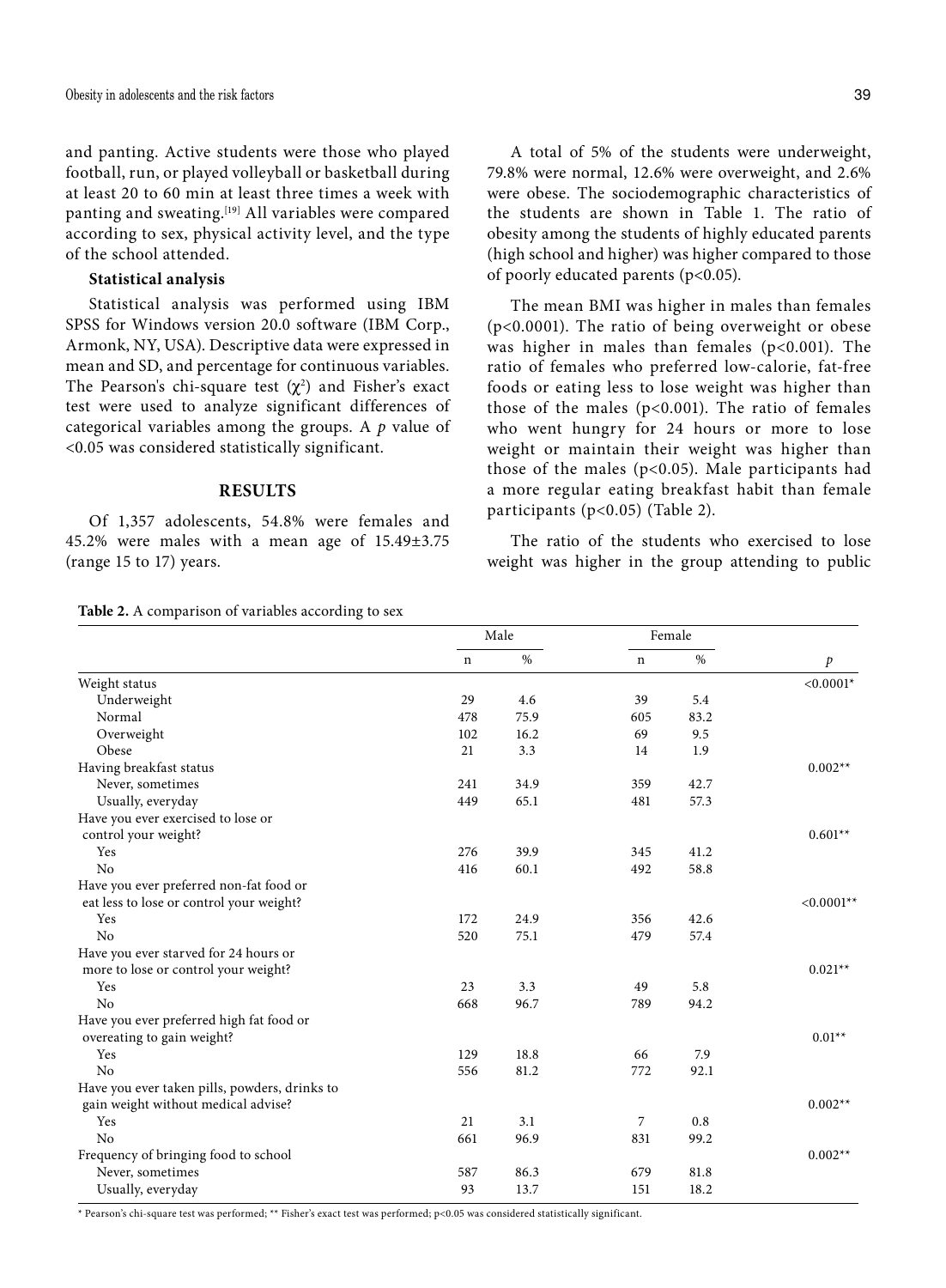|                                                                | Public |      | Private |      |               |
|----------------------------------------------------------------|--------|------|---------|------|---------------|
|                                                                | n      | $\%$ | n       | $\%$ | $\mathcal{P}$ |
| Weight status                                                  |        |      |         |      | $0.010*$      |
| Underweight                                                    | 5.3    | 58   | 3.8     | 10   |               |
| Normal                                                         | 80.6   | 881  | 76.8    | 202  |               |
| Overweight                                                     | 12.2   | 134  | 14.1    | 37   |               |
| Obese                                                          | 1.9    | 21   | 5.3     | 14   |               |
| Having breakfast status                                        |        |      |         |      | $< 0.0001**$  |
| Never, sometimes                                               | 41.6   | 511  | 29.6    | 89   |               |
| Usually, everyday                                              | 58.4   | 718  | 70.4    | 212  |               |
| Have you ever exercised to lose or control your weight?        |        |      |         |      | $< 0.0001**$  |
| Yes                                                            | 35.6   | 438  | 61.0    | 183  |               |
| N <sub>0</sub>                                                 | 64.4   | 791  | 39.0    | 117  |               |
| Have you ever preferred non-fat food or eating less to lose or |        |      |         |      |               |
| control your weight?                                           |        |      |         |      | $< 0.0001**$  |
| Yes                                                            | 32.2   | 395  | 44.2    | 133  |               |
| No                                                             | 67.8   | 831  | 55.8    | 168  |               |
| Have you ever starved for 24 hours or more to lose or          |        |      |         |      | $0.313**$     |
| control your weight?<br>Yes                                    |        | 60   |         | 12   |               |
| No                                                             | 4.9    |      | 4.0     |      |               |
|                                                                | 95.1   | 1168 | 96.0    | 289  |               |
| Have you ever vomited or taken cathartics to lose or           |        |      |         |      | $0.168**$     |
| control your weight?<br>Yes                                    | 1.6    | 20   | 2.7     | 8    |               |
| No                                                             | 98.4   | 1208 | 97.3    | 293  |               |
|                                                                |        |      |         |      |               |
| Have you ever taken pills, powders, drinks to lose             |        |      |         |      | $0.209**$     |
| weight without medical advise?<br>Yes                          | 1.5    | 18   | 2.3     | 7    |               |
| No                                                             | 98.5   | 1205 | 97.7    | 294  |               |
|                                                                |        |      |         |      |               |
| Frequency of bringing food to school                           |        |      |         |      | $0.0001**$    |
| Never, sometimes                                               | 87.5   | 1062 | 68.9    | 204  |               |
| Usually, everyday                                              | 12.5   | 152  | 31.1    | 92   |               |

**Table 3.** A comparison of characteristics of students according to types of school attended

\* Pearson's chi-square test was performed; \*\* Fisher's exact test was performed; p<0.05 was considered statistically significant.

schools than the ratio of those attending to private schools (p<0.0001). The ratio of the students who were having breakfast regularly and the ratio of the students who were taught the concept of weight loss in a health way and healthy diet topics was higher in the group attending to public schools than those attending to private schools (p<0.0001) (Table 3).

A total of 23.5% of the students were physically active. The majority of physically active students were males ( $p<0.0001$ ). The ratio of physically active students were higher in the group attending to private or minority schools than those of the group attending to public schools ( $p$ <0.05). The ratio of the students who became aware of the importance of physical activities during the last school period was higher in the group attending to private schools than the group attending to public schools (p<0.05). Physically active students had a more regular eating breakfast habit than less active or inactive ones ( $p$ <0.05). In addition, the students who were sleeping less than eight hours during the school period were more active than the others (p<0.05) (Table 4).

#### **DISCUSSION**

Currently, obesity is a major important public health concern. All over the world, the prevalence of obesity has been continuously increasing.[4,5,7-10] In the present study, 2.6% of the adolescent participants were obese. Several studies have shown that the prevalence of obesity in different regions of Turkey ranges between 2 to 2.3%.[20,21] Our study results are also consistent with previous literature findings. However, the WHO Regional Office for Europe highlights that nearly 20% of children and adolescents in Europe are overweight and one of three is obese.<sup>[22]</sup> This indicates that the prevalence of obesity in adolescents in Turkey is lower than that of Europe.

In the present study, we found that 16.2% of male participants were overweight and the 3.3% of them were obese. Among females, these rates were 9.5% and 1.9%,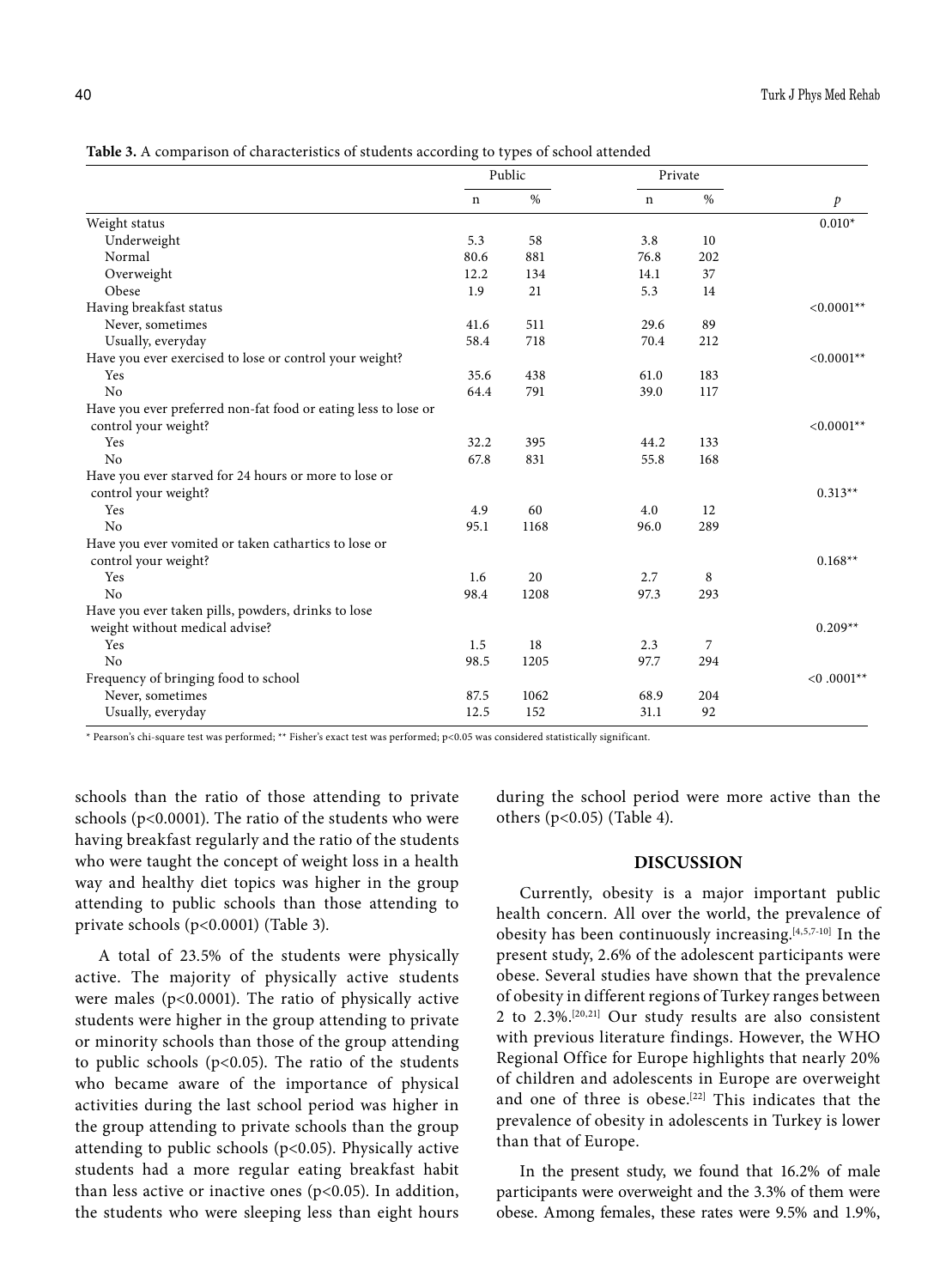|                                                          | Inactive    |      | Moderate active |      | Active      |      |               |
|----------------------------------------------------------|-------------|------|-----------------|------|-------------|------|---------------|
|                                                          | $\mathbf n$ | $\%$ | $\mathbf n$     | $\%$ | $\mathbf n$ | $\%$ | $\mathcal{P}$ |
| Sex                                                      |             |      |                 |      |             |      |               |
| Male                                                     | 22.4        | 150  | 38.7            | 259  | 38.9        | 260  | $< 0.0001*$   |
| Female                                                   | 51.6        | 425  | 36.2            | 299  | 12.2        | 101  |               |
| School status                                            |             |      |                 |      |             |      | $0.001*$      |
| Public                                                   | 40.5        | 486  | 36.9            | 443  | 22.6        | 271  |               |
| Private                                                  | 30.3        | 89   | 39.1            | 115  | 30.6        | 90   |               |
| Level of income                                          |             |      |                 |      |             |      | $< 0.0001*$   |
| Low                                                      | 43.6        | 68   | 31.4            | 49   | 25.0        | 39   |               |
| Mid                                                      | 39.6        | 441  | 37.9            | 421  | 22.5        | 250  |               |
| High                                                     | 25.3        | 44   | 39.6            | 69   | 35.1        | 61   |               |
| Paternal educational status                              |             |      |                 |      |             |      | $0.003*$      |
| Primary school                                           | 42.3        | 361  | 35.9            | 307  | 21.8        | 186  |               |
| High school and more                                     | 33.9        | 209  | 38.7            | 239  | 27.4        | 169  |               |
| Maternal educational status                              |             |      |                 |      |             |      | $0.001*$      |
| Primary school                                           | 41.4        | 398  | 36.8            | 353  | 21.8        | 209  |               |
| High school and more                                     | 32.7        | 163  | 38.4            | 192  | 28.9        | 144  |               |
| Having breakfast status                                  |             |      |                 |      |             |      | $0.006*$      |
| Never, sometimes                                         | 42.6        | 250  | 37.0            | 217  | 20.4        | 120  |               |
| Usually, everyday                                        | 35.7        | 322  | 37.6            | 340  | 26.7        | 241  |               |
| Have you been taught benefits of physical activity?      |             |      |                 |      |             |      | $0.021*$      |
| Yes                                                      | 33.6        | 157  | 38.3            | 179  | 28.1        | 131  |               |
| No                                                       | 40.6        | 327  | 37.0            | 280  | 22.4        | 169  |               |
| Have you ever exercised to loose or control your weight? |             |      |                 |      |             |      | $< 0.0001*$   |
| Yes                                                      | 23.4        | 142  | 41.3            | 250  | 35.3        | 214  |               |
| No                                                       | 48.7        | 430  | 34.9            | 308  | 16.4        | 145  |               |
| Night's sleep status                                     |             |      |                 |      |             |      | $0.032*$      |
| Less than 8 hours                                        | 35.6        | 298  | 39.5            | 331  | 24.9        | 209  |               |
| More than 8 hours                                        | 42.1        | 274  | 34.8            | 226  | 23.1        | 150  |               |
| Body mass index                                          |             |      |                 |      |             |      | $0.448*$      |
| Underweight                                              | 47.8        | 32   | 37.3            | 25   | 14.9        | 10   |               |
| Normal                                                   | 36.8        | 388  | 38.3            | 404  | 24.9        | 263  |               |
| Overweight                                               | 37.8        | 62   | 36.6            | 60   | 25.6        | 42   |               |
| Obese                                                    | 39.4        | 13   | 30.3            | 10   | 30.3        | 10   |               |
|                                                          |             |      |                 |      |             |      |               |

\* Pearson's chi-square test was performed; p<0.05 was considered statistically significant.

respectively. A study by Aksoydan et al.<sup>[23]</sup> reported that 18% of boys were overweight, and 6% were obese. Among girls, these rates were 11.8% and 2.4%, respectively. In the light of the results of these studies and our study, we can conclude that obesity is more prevalent among male adolescents, compared to female adolescents.

In addition, we observed that the obesity rates increased as the educational status of parents of participants increased. Similarly, in several studies conducted in different regions of Turkey, the prevalence of obesity in adolescents increased, as the educational status of the mother increased.<sup>[24,25]</sup> This can be interpreted as such that the prevalence of obesity increases parallel to the high income of highly educated families. However, we were unable to find an increased prevalence of obesity among students who had a high family income, which highlights the need for further studies.

In the present study, we found that female participants preferred low calorie, fat-free foods or eating less to lose weight more often than male participants. In many studies involving adolescent students, dieting was more common among females than males.<sup>[8,26-29]</sup> Despite the fact that the prevalence of obesity was higher among male participants, dieting was more common among girls in our study. This can be attributed to the fact that females consider themselves more overweight than they actually are, compared to male peers. Similarly, a study involving the first class high school students also showed that considering oneself overweight is more common among females than males.<sup>[30]</sup>

Furthermore, in the present study, we also found that nutrition and losing weight in a healthy way were much more taught at public schools, compared to private schools. In their study, Akman et al.<sup>[31]</sup> showed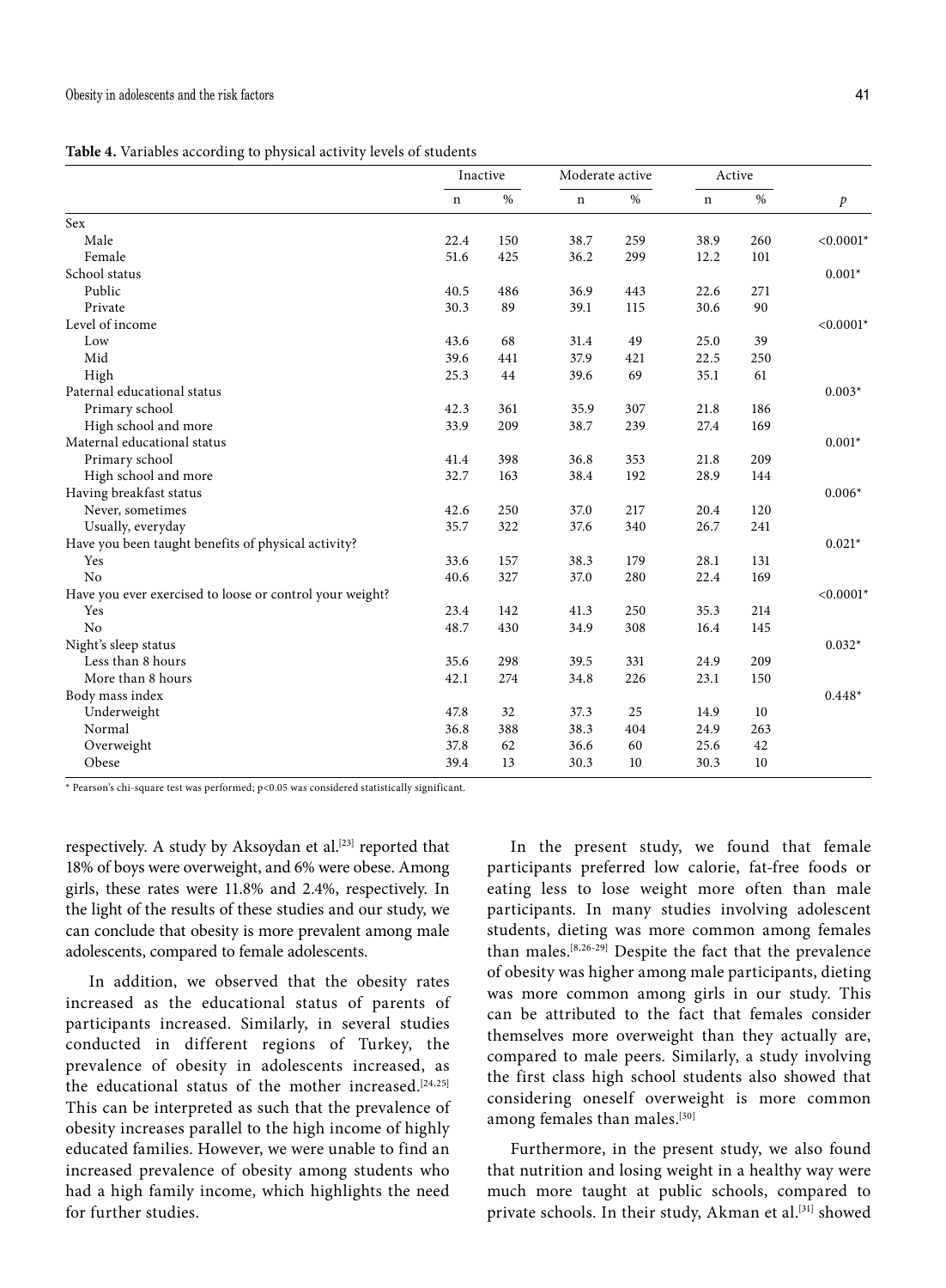that most of the students took healthy nutrition lessons, although only 15.2% of them internalized the concept of healthy dietary habit. On the other hand, the prevalence of obesity in adolescents was found to be unrelated to being educated about healthy diet at school.

Missing the breakfast may cause problems during childhood growth period and may have adverse effects on the school success.[32] However, missing a meal is a common behavior among adolescents. Various studies have shown that the most missed meal is breakfast among adolescents.[31-33] Similarly, totaly 60.6% (65.1% male, 53.7% female) of the participants were having a regular breakfast in our study. Previous studies conducted in Turkey also demonstrated that the rate of having regular breakfast ranged between 60 and 66%,<sup>[5,34]</sup> similar to our study results. In Europe, Portugal, Spain, Holland and Italy, this rate has been estimated as 56 to 94%.[7,9] The rate of having regular breakfast during adolescence in Turkey is also lower than that of Europe. The rate of having regular breakfast habit of male participants in our study was higher than that of the female participants. The recent studies have also shown that the habit of having regular breakfast is lower among females, compared to males,<sup>[35,36]</sup> consistent with our study results. This can be attributed to the fact that female teenagers are more sensitive about controlling their weight and they usually spend much more time for dressing and make-up before leaving the house for school.

On the other hand, in the literature, it has been shown that missing breakfast may cause increased BMI values.<sup>[7,9]</sup> Therefore, we believe that it is essential to improve the actual educational programs and to increase the public awareness to highlight the importance of having regular breakfast and to reduce the prevalence of obesity among adolescents.

In the present study, 23.5% of the students were physically active. The ratio of adolescents exercising regularly was found to be lower, compared to those who were inactive or less active. This result is consistent with the literature.<sup>[36]</sup> Providing opportunities for physical activities and encouraging the students for improving a healthy life style would make a positive contribution to avoid obesity.

In addition, male students were more active than female students in our study. Similarly, many studies also reported that male adolescents were more active than female ones.[8,20,22,37-39] In another study, it was found that female adolescents were less encouraged to attend to physical activities by their parents.[40] The reason of the significant differences in the physical activity levels between the two sexes may be due to sociocultural features of the individuals, since being physically active is much more accepted for males than females in Turkey.

In conclusion, obesity is an important public health problem. Proper eating habits and physical activity habits should be encouraged. The right time for this is the period of childhood and adolescence, in which permanent habits can be easily acquired. However, much work should be done on the positive effects of eating habits and physical activity by the parents and schools. In particular, high-income families should encourage their children to become more aware of physical activity. Further studies are needed to identify the level and effectivity of education on healthy diet to prevent the increase in the prevalence of obesity and to reduce the actual frequency during adolescence. In addition, more opportunities for physical activity should be maintained at schools.

#### **Declaration of conflicting interests**

The authors declared no conflicts of interest with respect to the authorship and/or publication of this article.

#### **Funding**

The authors received no financial support for the research and/or authorship of this article.

#### **REFERENCES**

- 1. Bassett R, Chapman GE, Beagan BL. Autonomy and control: the co-construction of adolescent food choice. Appetite 2008;50:325-32.
- 2. Condon EM, Crepinsek MK, Fox MK. School meals: types of foods offered to and consumed by children at lunch and breakfast. J Am Diet Assoc 2009;109(2 Suppl):S67-78.
- 3. Sebastian RS, Wilkinson Enns C, Goldman JD. US adolescents and MyPyramid: associations between fast-food consumption and lower likelihood of meeting recommendations. J Am Diet Assoc 2009;109:226-35.
- 4. Stang J, Bayerl CT. Position of the American Dietetic Association: child and adolescent food and nutrition programs. J Am Diet Assoc 2003;103:887-93.
- 5. Garipağaoğlu M, Sahip Y, Budak N, Akdikmen O, Altan T, Baban M. Food types in the diet and the nutrient intake of obese and non-obese children. J Clin Res Pediatr Endocrinol 2008;1:21-9.
- 6. Uğuz MA, Bodur S. Konya il merkezinde ergenlik öncesi ve ergen çocuklarda aşırı ağırlık ve şişmanlık durumunun demografik özelliklerle ilişkisi. Genel Tıp Derg 2007;17:1-7.
- 7. Mota J, Fidalgo F, Silva R, Ribeiro JC, Santos R, Carvalho J, et al. Relationships between physical activity, obesity and meal frequency in adolescents. Ann Hum Biol 2008;35:1-10.
- 8. Vadiveloo M, Zhu L, Quatromoni PA. Diet and physical activity patterns of school-aged children. J Am Diet Assoc 2009;109:145-51.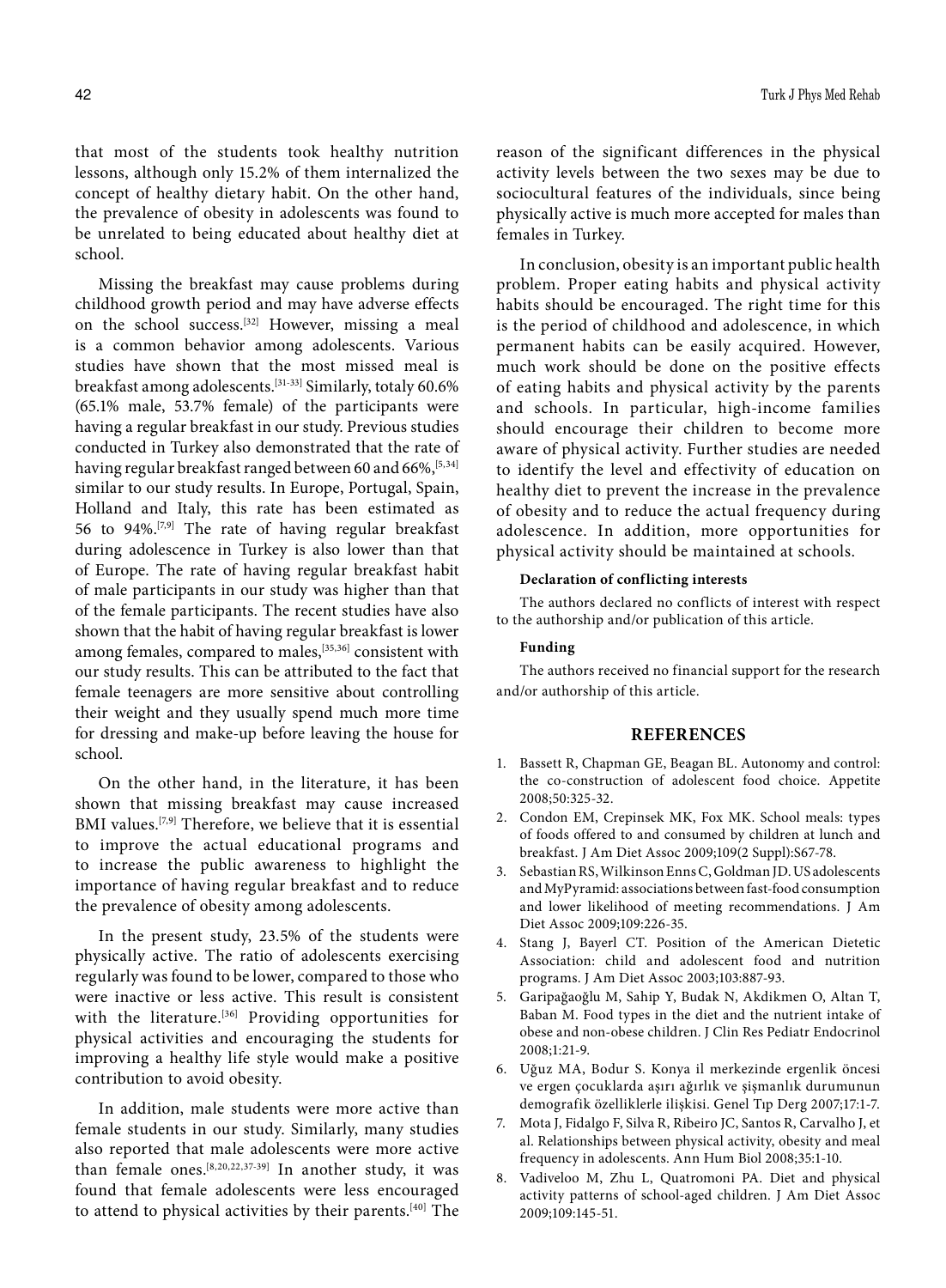- 9. DeJong CS, van Lenthe FJ, van der Horst K, Oenema A. Environmental and cognitive correlates of adolescent breakfast consumption. Prev Med 2009;48:372-7.
- 10. Trowbridge FL, Sofka D, Holt K, Barlow SE. Management of child and adolescent obesity: study design and practitioner characteristics. Pediatrics 2002;110:205-9.
- 11. International obesity task force (IOTF). The global epidemic, diabetes and obesity. Estimating the association between overweight and risk of disease. Available from: www.iaso. org/iotf. [Access date: May 05, 2015].
- 12. Türkiye Obezite ile Mücadele ve Kontrol Programı 2009. T.C. Sağlık Bakanlığı, Temel Sağlık Hizmetleri Genel Müdürlüğü. Erişim adresi: www.saglik.gov.tr. [Erişim tarihi: 31 Mayıs 2014].
- 13. Schneider D. International trends in adolescent nutrition. Soc Sci Med 2000;51:955-67.
- 14. Karacabey K. The effect of exercise on leptin, insulin, cortisol and lipid profiles in obese children. J Int Med Res 2009;37:1472-8.
- 15. Center for Disaes Control and Preventetation. Youth Risk Behavior Surveillance-United States, 2009. Surveillance Summaries. June 4. MMWR 2010;59:5.
- 16. Brener ND, Collins JL, Kann L, Warren CW, Williams BI. Reliability of the Youth Risk Behavior Survey Questionnaire. Am J Epidemiol 1995;141:575-80.
- 17. Kurdak H, Bozdemir N, Saatci E, Ozturk P, Ozcan S, Akpinar E. Self-perceived body weight status and weight-control behaviors of high school students in a southern city of Turkey. Coll Antropol 2010;34:1295-302.
- 18. WHO reference 2007. Growth Reference Data for 5-19 years. Available from: http://www.who.int/growthref/en. [Access date: July 14, 2015]
- 19. American College of Sports Medicine Position Stand. The recommended quantity and quality of exercise for developing and maintaining cardiorespiratory and muscular fitness, and flexibility in healthy adults. Med Sci Sports Exerc 1998;30:975-91.
- 20. Kanbur NO, Derman O, Kinik E. Prevalence of obesity in adolescents and the impact of sexual maturation stage on body mass index in obese adolescents. Int J Adolesc Med Health 2002;14:61-5.
- 21. Sur H, Kolotourou M, Dimitriou M, Kocaoglu B, Keskin Y, Hayran O, et al. Biochemical and behavioral indices related to BMI in schoolchildren in urban Turkey. Prev Med 2005;41:614-21.
- 22. The challenge of obesity in the WHO European Region and the strategies for response, In: Branca F, Nikogosian H, Lobstein T, editors. Denmark: WHO; 2007.
- 23. Aksoydan E, Çakır N. Adölesanların beslenme alışkanlıkları, fiziksel aktivite düzeyleri ve vücut kitle indekslerinin değerlendirilmesi. Gülhane Tıp Dergisi 2011;53:264-70.
- 24. Pirinçci E, Durmuş B, Gündoğdu C, Açik Y. Prevalence and risk factors of overweight and obesity among urban school children in Elazig city, Eastern Turkey, 2007. Ann Hum Biol 2010;37:44-56.
- 25. Sağlam H, Tarım Ö. Prevalence and correlates of obesity in schoolchildren from the city of Bursa, Turkey. J Clin Res Pediatr Endocrinol 2008;1:80-8.
- 26. Fonseca H, Gaspar de Matos M. Perception of overweight and obesity among Portuguese adolescents: an overview of associated factors. Eur J Public Health 2005;15:323-8.
- 27. Larson NI, Story M, Eisenberg ME, Neumark-Sztainer D. Food preparation and purchasing roles among adolescent: Associations with sociodemographic characteristic and diet quality. J Am Diet Assoc 2006; 106: 211-8.
- 28. Neumark-Sztainer D, Wall M, Haines J, Story M, Eisenberg ME. Why does dieting predict weight gain in adolescents? Findings from project EAT-II: a 5-year longitudinal study. J Am Diet Assoc 2007;107:448-55.
- 29. Türk M, Gürsoy ŞT, Ergin I. Kentsel Bölgede Lise Birinci Sınıf Öğrencilerinin Beslenme Alışkanlıkları. Ege Üniversitesi Halk Sağlığı Anabilim Dalı 2007;17:81-7.
- 30. Akman M, Tüzün S,Ünalan P, Adölesanlarda sağlıklı beslenme ve fiziksel aktivite durumu. Nobel Medicus 2012;8:24-9.
- 31. Baysal A. Beslenme. 10. Baskı. Ankara: Hatiboğlu Yayınevi; 2004.
- 32. Vançelik S., Önal Gürsal S., Güraksın A., Beyhun E. Üniversite öğrencilerinin beslenme bilgi ve alışkanlıkları ile ilişkili faktörler. TSK Koruyucu Hekimlik Bülteni 2007;6:242-8.
- 33. Karasu Ö. Yatılı olan ve yatılı olmayan lise öğrencilerinin beslenme bilgisi ve durumlarının değerlendirilmesi. [Yüksek Lisans Tezi], Ankara: Gazi Üniversitesi Eğitim Bilimleri Enstitüsü, Aile Ekonomisi ve Beslenme Eğitimi Bilim Dalı; 2006.
- 34. Önder FO, Kurdoğlu M, Oğuz G, Özben B, Atilla S,Oral SN. Gülveren Lisesi son sınıf öğrencilerinin bazı beslenme alışkanlıklarının saptanması ve bunun malnutrisyon prevalansı ile olan ilişkisi. Hacettepe Toplum Hekimliği Bülteni 2000. Available from: http://www.thb. hacettepe. edu.tr/2000/20001.shtml. [Access date: June 22, 2015]
- 35. Gümüş H, Bulduk S, Akdevelioğlu Y. Yetiştirme yurtlarında kalan adolesanların beslenme ve fiziksel aktivite durumlarının vücut kompozisyonları ile ilişkisinin saptanması. Uluslararası İnsan Bilimleri Dergisi 2011;8:785-808.
- 36. Kara B, Hatun Ş, Aydoğan M, Babaoğlu K, Gökalp AS. Kocaeli ilindeki lise öğrencilerinde sağlık açısından riskli davranışların değerlendirilmesi, Çocuk Sağlığı ve Hastalıkları Dergisi 2003;46:30-7.
- 37. Inchley JC, Currie DB, Todd JM, Akhtar PE. Persistence sociodemographic differences in physical activity among Scottish schoolchildren 1990-2002. Eur J Public Health 2005;15:386-8.
- 38. Al Sabbah H, Vereecken C, Kolsteren P, Abdeen Z, Maes L. Food habits and physical activity patterns among palestinian adolescents: findings from the national study of Palestinian school children (HBSCWBG2004). Public Health Nut 2007;10:739-46.
- 39. Erginöz E, Alikaşifoğlu M, Ercan O, Uysal Ö, Ekici B, Kaymak DB ve ark. Türkiye'deki 11, 13, 15 yaşındaki okul çocuklarının fiziksel etkinlik düzeylerinin demografik özellikler, beslenme alışkanlıkları ve hareketsiz yaşam davranışlarıyla ilişkisi. Türk Pediatri Arşivi 2011;46:12-9.
- 40. Dollman J, Lewis NR. The impact of socioeconomic position on sport participation among South Australian youth. J Sci Med Sport 2010;13:318-22.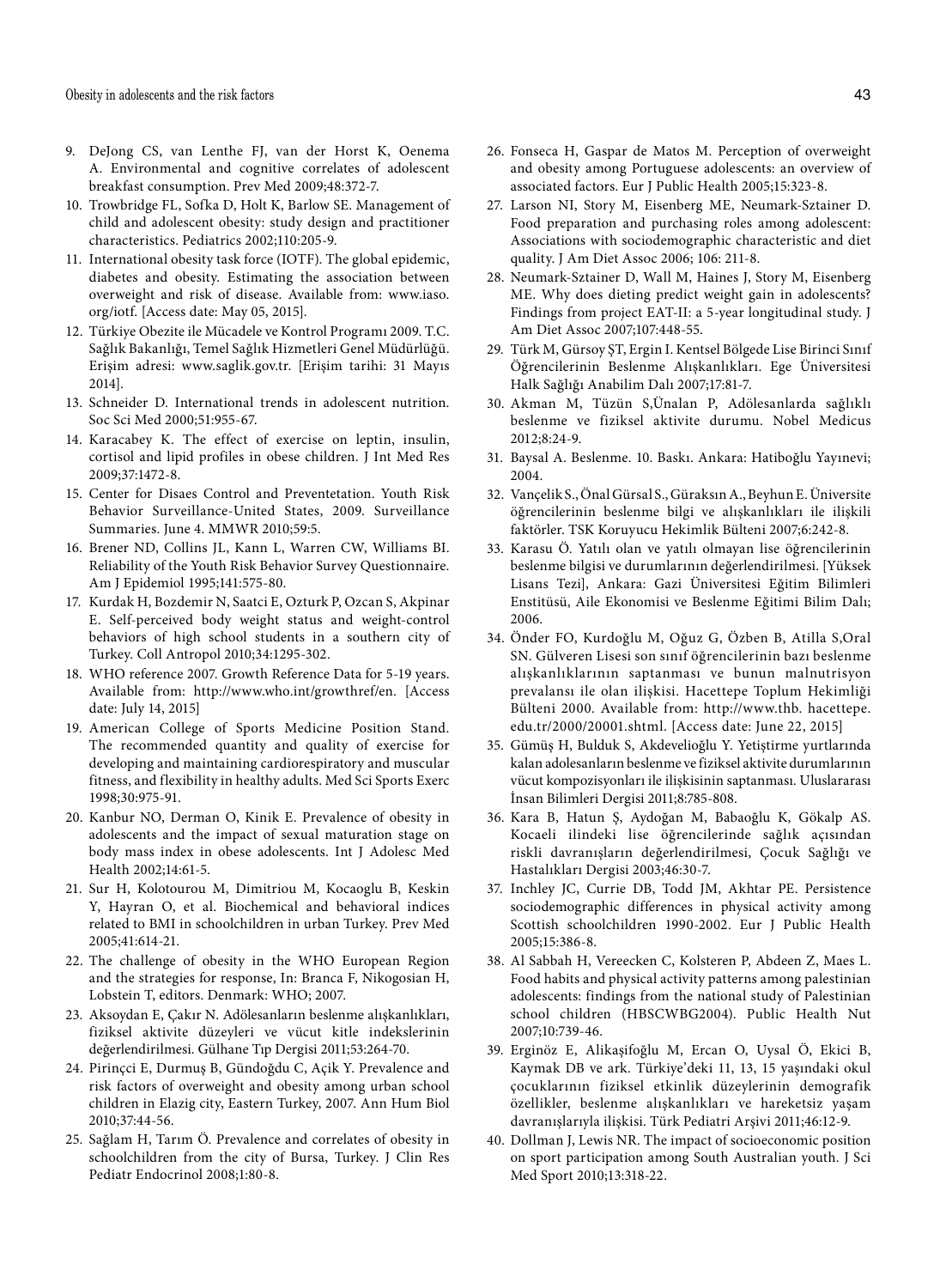## **Appendix**

|                | 9th GRADE STUDENT SURVEY OF OBESITY AND PHYSICAL ACTIVITY                               |                  |               |           |  |  |  |  |
|----------------|-----------------------------------------------------------------------------------------|------------------|---------------|-----------|--|--|--|--|
|                | Age:                                                                                    | Gender:          | a) Male       | b) Female |  |  |  |  |
| $\overline{2}$ | What grade are you in:                                                                  | Your weight:  kg |               |           |  |  |  |  |
| 3              | Your length:  cm                                                                        |                  |               |           |  |  |  |  |
| 4              | Your father's education:<br>a) Not literate<br>b) Literate<br>c) Primary school         |                  |               |           |  |  |  |  |
|                |                                                                                         | d) High school   | e) University |           |  |  |  |  |
| 5              | What is your father's occupation:                                                       |                  |               |           |  |  |  |  |
| 6              | What is your mother's education:<br>a) Not literate<br>b) Literate<br>c) Primary school |                  |               |           |  |  |  |  |
|                |                                                                                         | d) High school   | e) University |           |  |  |  |  |
| 7              | What is your mother's occupation:                                                       |                  |               |           |  |  |  |  |
| 8              | What is the average monthly income of the family:  TL                                   |                  |               |           |  |  |  |  |
| 9              | How many brothers and sisters you have in total:<br>Your descendant of the family:      |                  |               |           |  |  |  |  |
| 10             | b) Yes (please write)<br>Do you have any illnesses:<br>a) No                            |                  |               |           |  |  |  |  |

| PHYSICAL ACTIVITY MODULE |                                                                                                                             |                                                                                   |                  |                                                                                                                                |                |  |  |  |
|--------------------------|-----------------------------------------------------------------------------------------------------------------------------|-----------------------------------------------------------------------------------|------------------|--------------------------------------------------------------------------------------------------------------------------------|----------------|--|--|--|
| 1                        | How many times have you been involved in sporting events in the past 12 months?                                             |                                                                                   |                  |                                                                                                                                |                |  |  |  |
|                          | a) Never                                                                                                                    | b) Once<br>c) Twice<br>d) Three times and more                                    |                  |                                                                                                                                |                |  |  |  |
| $\overline{2}$           | During the past 7 days, how many days did you do muscle strengthening exercises such as push-ups, shuttles, weight lifting? |                                                                                   |                  |                                                                                                                                |                |  |  |  |
|                          | a) Never                                                                                                                    | b) One day                                                                        | c) Two days      | d) Three days                                                                                                                  | e) Four days   |  |  |  |
|                          | f) Five days                                                                                                                | g) Six days                                                                       | h) Seven days    |                                                                                                                                |                |  |  |  |
| 3                        |                                                                                                                             |                                                                                   |                  | During the past 7 days, how many days did you do stretching exercises such as touching your toes, knee bending, leg extension? |                |  |  |  |
|                          | b) One day<br>c) Two days<br>d) Three days<br>a) Never<br>e) Four days                                                      |                                                                                   |                  |                                                                                                                                |                |  |  |  |
|                          | f) Five days                                                                                                                | g) Six days                                                                       | h) Seven days    |                                                                                                                                |                |  |  |  |
| 4                        | How many hours do you sleep on average at school time?                                                                      |                                                                                   |                  |                                                                                                                                |                |  |  |  |
|                          | a) Four hours or less                                                                                                       | b) Five hours                                                                     | c) Six hours     | d) Seven hours                                                                                                                 | e) Eight hours |  |  |  |
|                          | f) Nine hours                                                                                                               | g) Ten hours or more                                                              |                  |                                                                                                                                |                |  |  |  |
| 5                        |                                                                                                                             | Did you learn in your lectures this year how to build a "fitness" plan?           |                  |                                                                                                                                |                |  |  |  |
|                          | a) Yes                                                                                                                      | b) No                                                                             | c) I do not know |                                                                                                                                |                |  |  |  |
| 6                        | Has the ways to protect yourself from injuries during physical activity been taught in your lectures this year?             |                                                                                   |                  |                                                                                                                                |                |  |  |  |
|                          | a) Yes                                                                                                                      | b) No                                                                             | c) I do not know |                                                                                                                                |                |  |  |  |
| $\overline{7}$           | Has the benefits of physical activity been taught in your lectures this year?                                               |                                                                                   |                  |                                                                                                                                |                |  |  |  |
|                          | a) Yes                                                                                                                      | b) No                                                                             | c) I do not know |                                                                                                                                |                |  |  |  |
| 8                        |                                                                                                                             | Have you been informed about physical activity facilities in your area this year? |                  |                                                                                                                                |                |  |  |  |
|                          | a) Yes                                                                                                                      | b) No                                                                             | c) I do not know |                                                                                                                                |                |  |  |  |